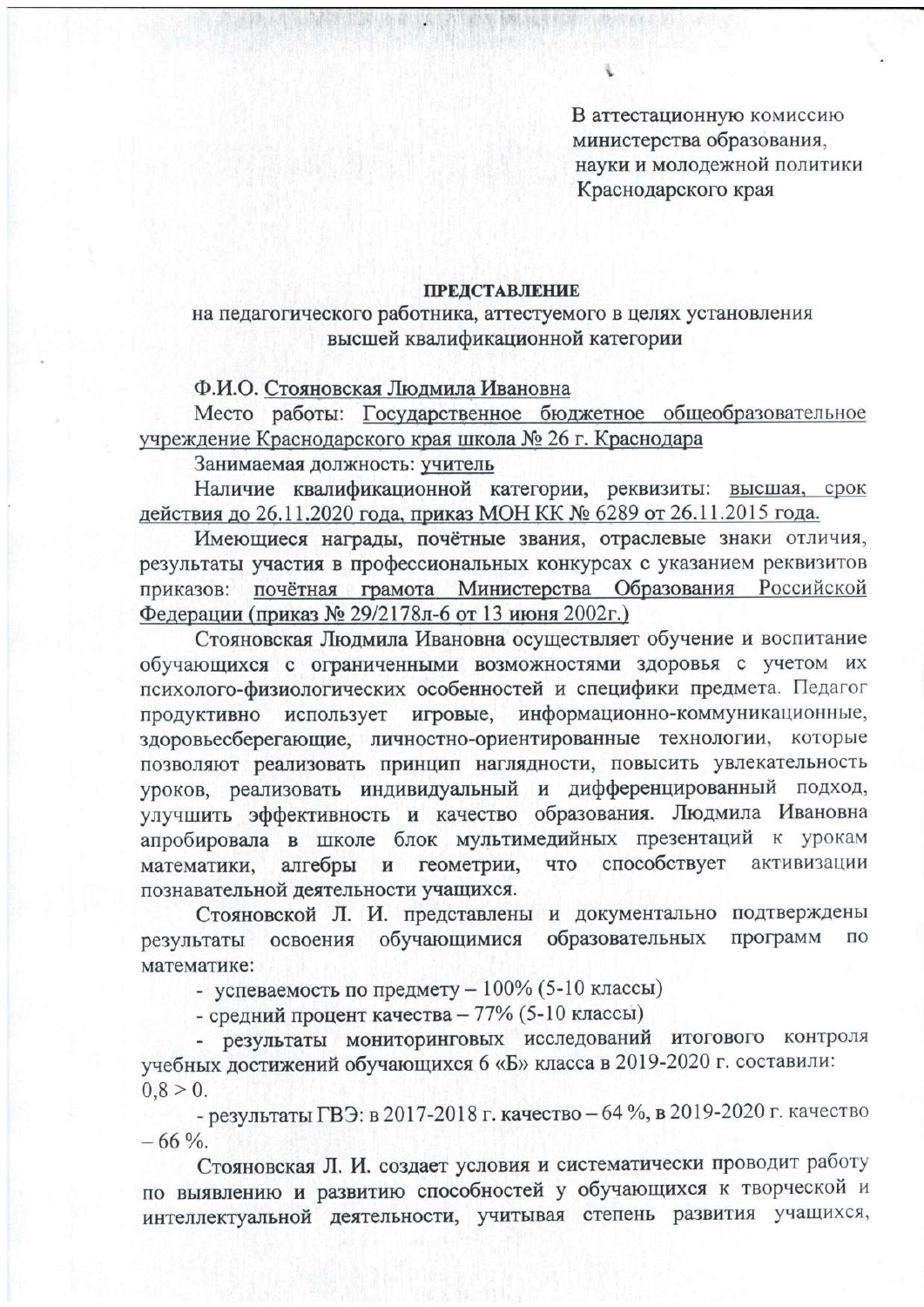обеспечивает их посильное участие в конкурсах, олимпиадах, викторинах различного уровня. Так ученики Людмилы Ивановны активные участники и победители конкурсов:

- V Международный конкурс «Математический бой» 2015г. - 12 участников (центр дополнительного образования «Снейл», г. Омск).

- Международный конкурс по математике «Поверь в себя» 2017г. - 13 участников, 2 место - 1 ученик (Пьянов С.) (от проекта urokimatematiki.ru, г. Минск).

- Международный конкурс «Круговорот знаний» 2018г. - 10 участников (от проекта konkurs.info. г. Минск).

Людмила Ивановна осуществляла экспертную деятельность во время проверки работ по математике в форме ГИА (2014 - 2017 гг.). В 2017 году была специалистов руководителя группы при направлена  $\overline{B}$ качестве для аттестации педагогических аттестационной комиссии МОНиМП работников школы-интерната (приказ МОНиМП КК от 21.08.2017г. №3479). Учитель возглавляет методическое объединение учителей естественноматематического цикла ГБОУ общеобразовательной школы № 26 с 2010 года. Неоднократно назначалась руководством школы наставником молодых специалистов (2015г., 2017г, 2020г.)

Людмила Ивановна имеет персональный сайт в социальной сети работников образования nsportal.ru, на котором систематически размещает свои публикации. На официальном сайте Всероссийского образовательного портала «Завуч» опубликовала методическую разработку по теме «Методические рекомендации для изучения темы «Площади плоских фигур» (свидетельство № 6655-356288 от 15 февраля 2018г.). Имеет сертификат «апробатор электронных образовательных технологий ресурса Якласс» и «апробатор ИКТ».

В рамках работы краевого ресурсного центра на базе школы Людмила Ивановна возглавляет сектор математики в основной школе в рамках ФГОС ОВЗ. Разработанные методические материалы коррекционной работы на предметах естественно-математического цикла, программа внеурочной деятельности «Математика вокруг нас» получили высокую оценку и коррекционной использованию (рецензия кафедры рекомендацию  $\bf K$ педагогики и социальной психологии ГБОУ ИРО Краснодарского края Кузма Л. П., заверенная секретарём Ошкиной С. П.)

Людмила Ивановна регулярно повышает квалификацию:

- курсы повышения квалификации ГБОУ ИРО КК по теме: «Научнометодическое обеспечение проверки и оценки развернутых ответов выпускников ГИА-9 по математике в объеме 24 часа (2016г., 2017г.);

- курсы повышения квалификации на ООО «Инфоурок» по теме «Особенности подготовки к сдаче ОГЭ по математике в условиях реализации ФГОС ООО» в объеме 72 часа (2018г.).

Профессиональная компетентность и принципиальность, отзывчивость, трудолюбие, работоспособность, дисциплинированность, ответственность, умение поставить цель, избрать пути ее достижения, организованность и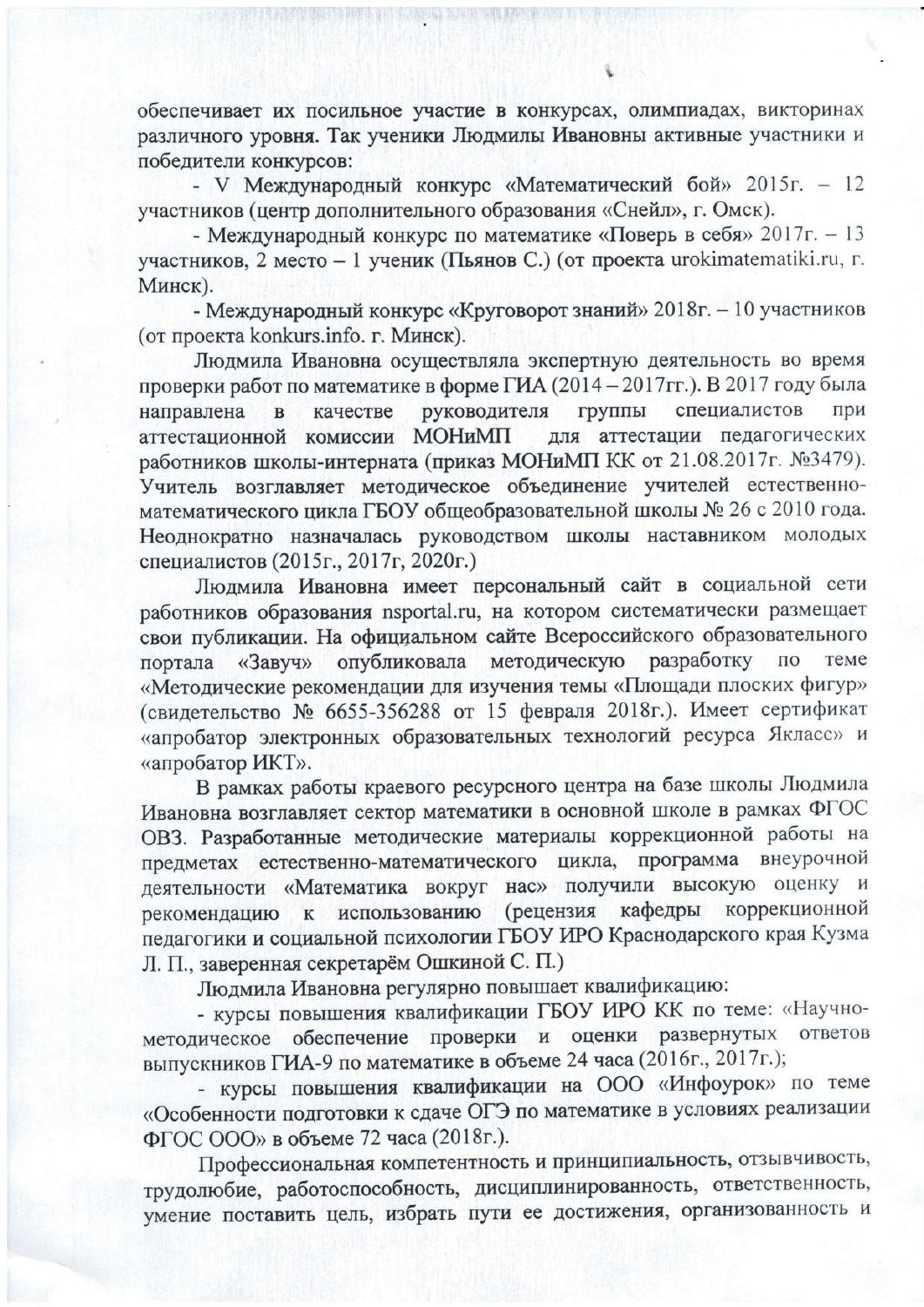настойчивость Людмилы Ивановны заслужили уважение и авторитет в коллективе учителей, обучающихся и родителей.

Представление рассмотрено на заседании педагогического совета образовательной организации (протокол № 1от 28.08.2020г.)

Э.Д. Микиртычев Директор ГБОУ школы № 26 г. Краснодара Дата «28» 2020<sub>r</sub>.  $\mathcal{Q} \mathcal{D}$ ГБОУ школа № 26 Краснодар Л. И. Стояновская Аттестуемый 2020г. Дата ознакомления с представлением «29»